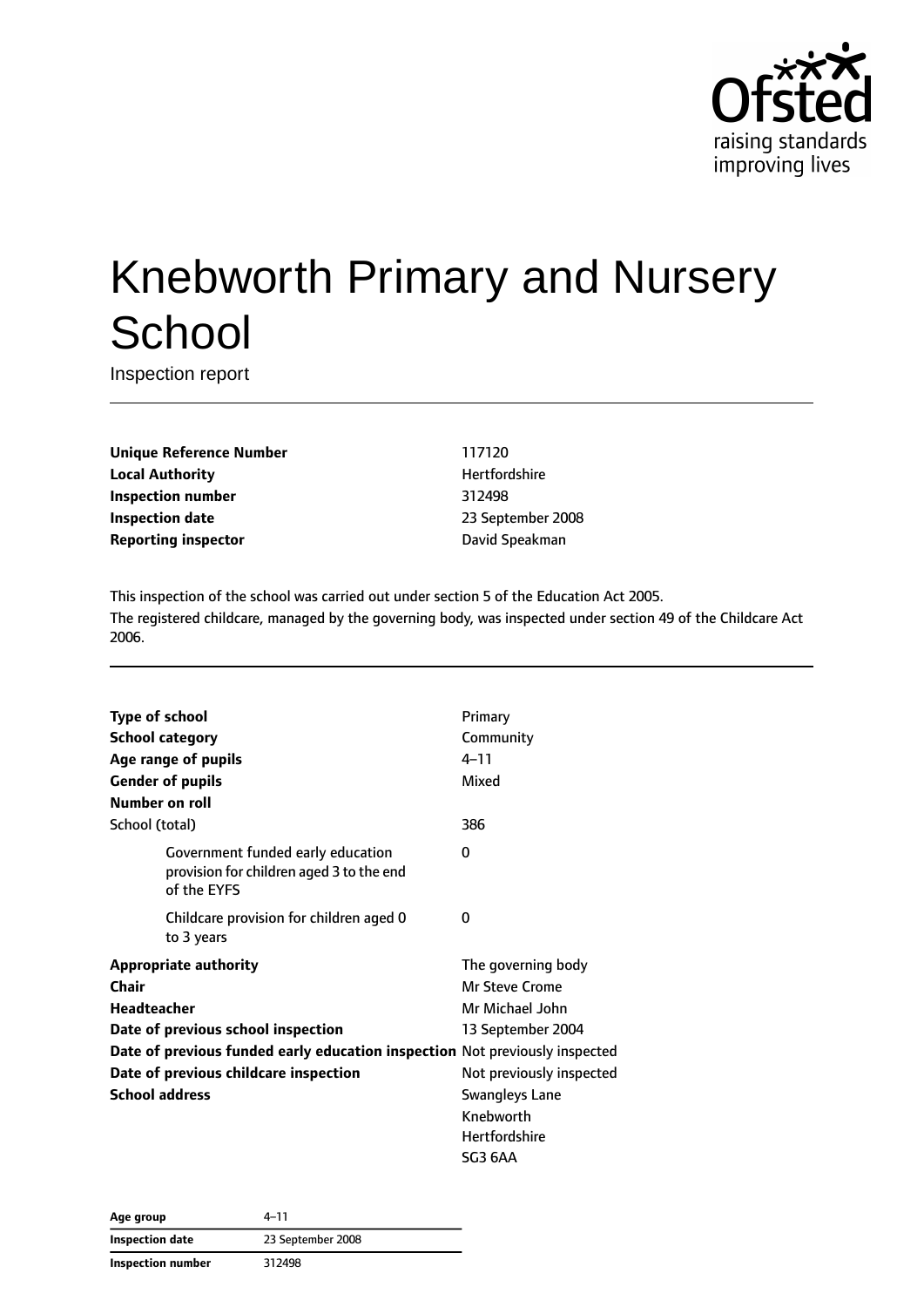**Telephone number** 01438812184 **Fax number** 01438233400

| Age group         | 4–11              |
|-------------------|-------------------|
| Inspection date   | 23 September 2008 |
| Inspection number | 312498            |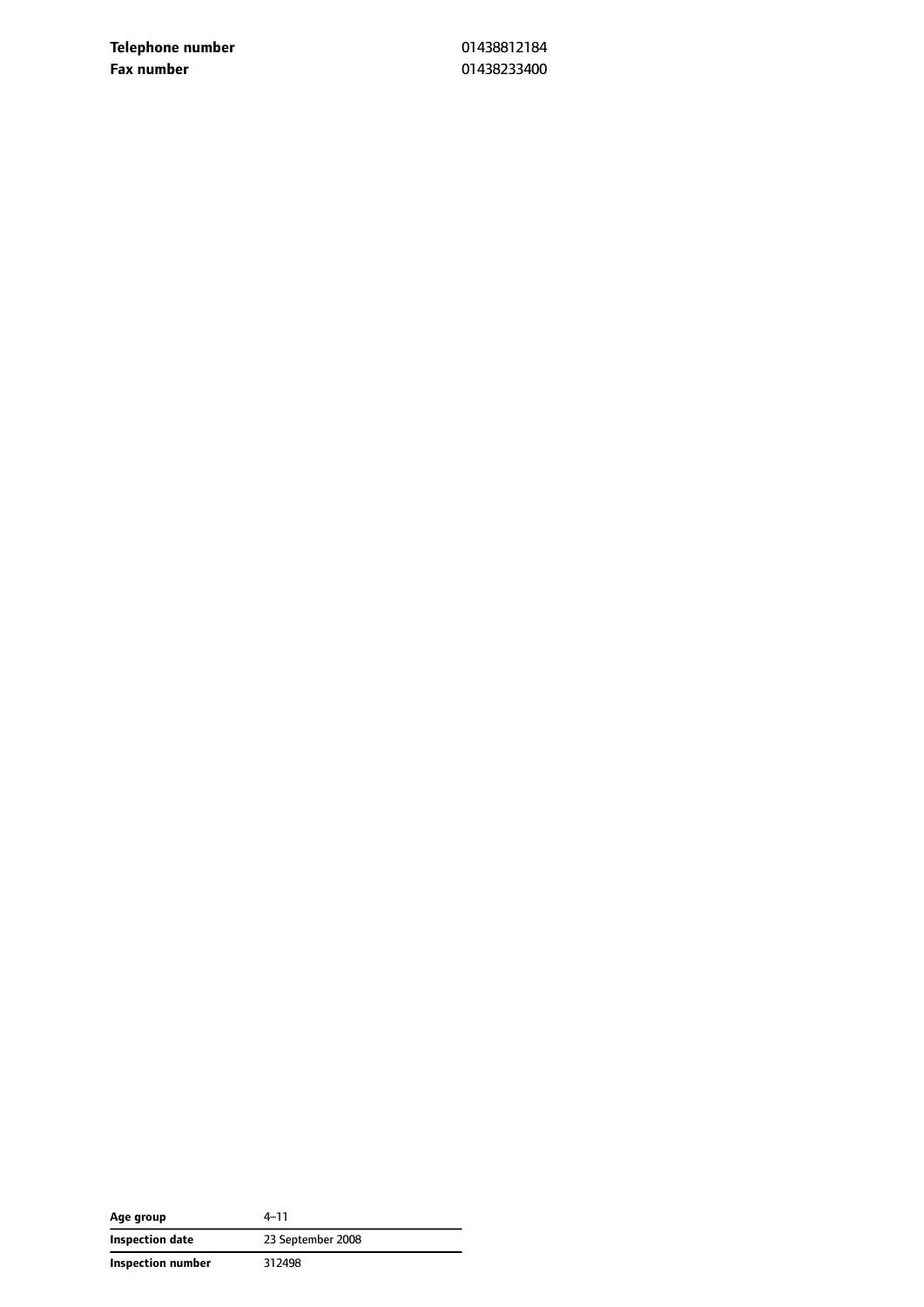.

<sup>©</sup> Crown copyright 2008

Website: www.ofsted.gov.uk

This document may be reproduced in whole or in part for non-commercial educational purposes, provided that the information quoted is reproduced without adaptation and the source and date of publication are stated.

Further copies of this report are obtainable from the school. Under the Education Act 2005, the school must provide a copy of this report free of charge to certain categories of people. A charge not exceeding the full cost of reproduction may be made for any other copies supplied.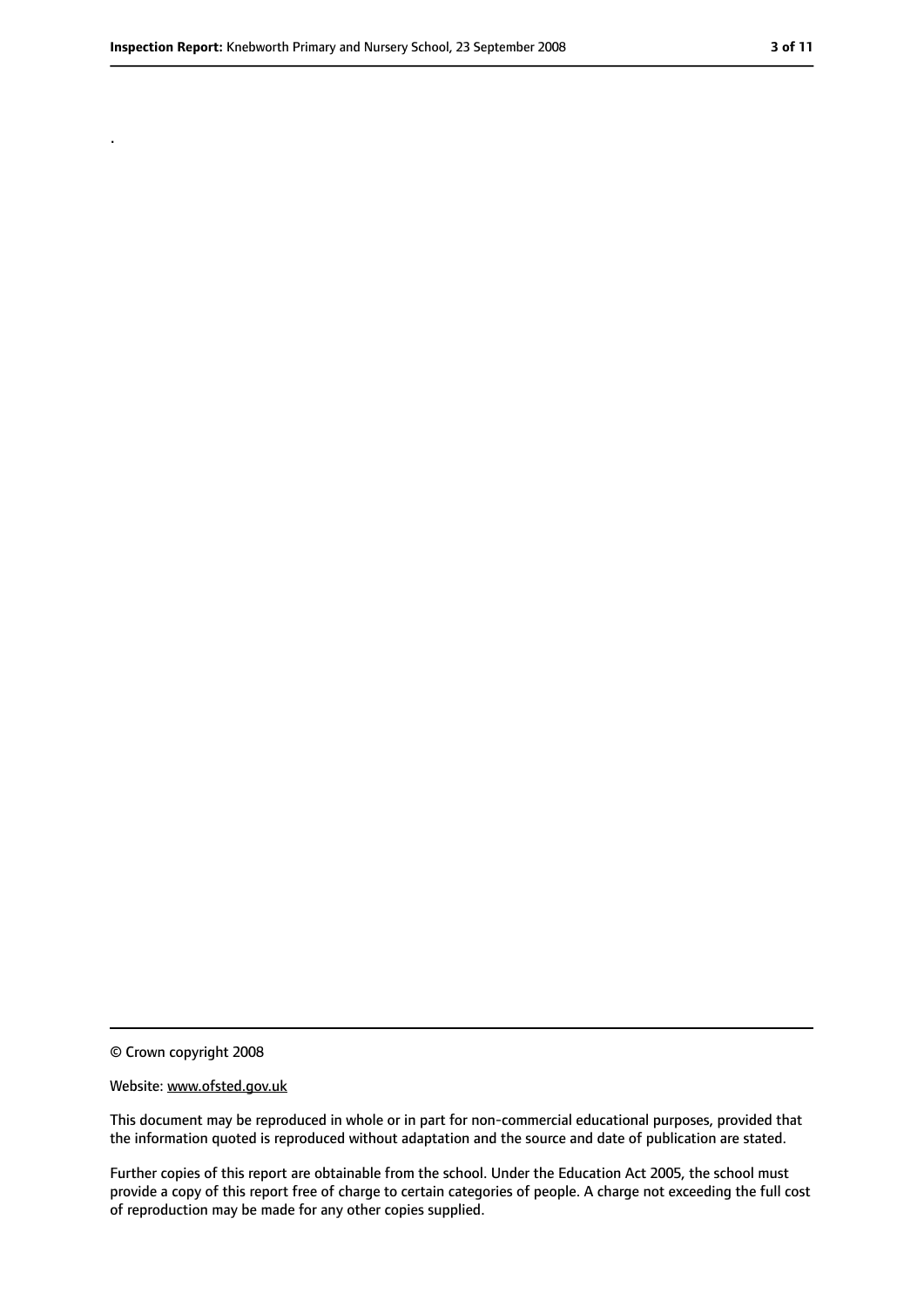## **Introduction**

The inspection was carried out by an Additional Inspector. The inspector evaluated the overall effectiveness of the school. The following areas were inspected in detail:

- How the school intends to raise standards in writing across the school.
- How effectively assessment information is used to provide pupils with good quality academic guidance.
- How leaders and managers with recently redefined roles monitor and evaluate the school's performance and how this process leads to school's self-evaluation and school improvement planning.

Teaching, learning, pupils' personal development and the curriculum were also inspected. Other aspects of the school's work were not looked at in detail but the inspector found no evidence to suggest that the school's own assessment, as given in its self-evaluation, were not justified, and these have been included where appropriate in this report. Observations of lessons and pupils' work, discussions with the headteacher, governors and pupils, the parental questionnaires and school self-evaluation documents provided inspection evidence.

### **Description of the school**

This larger than average school is situated in a large village just to the south of Stevenage. Children start school in the Early Years Foundation Stage (EYFS) at the beginning of the term before their fifth birthday. The proportion of pupils claiming a free school meal is well below average. Attainment on entry is broadly typical for children of this age. The number of pupils identified with learning difficulties and/or disabilities is below average, as is the proportion of pupils with a statement of special educational need. Most of these pupils have moderate learning or communication difficulties. The majority of pupils come from White British families, although a small number have minority ethnic backgrounds and are at the early stages of learning English. The school has achieved the Activemark for its provision in physical activity. The headteacher took up post at the beginning of the term in which the inspection took place.

Knebworth After School Club is provided independently of the school.

#### **Key for inspection grades**

| Grade 1 | Outstanding  |
|---------|--------------|
| Grade 2 | Good         |
| Grade 3 | Satisfactory |
| Grade 4 | Inadequate   |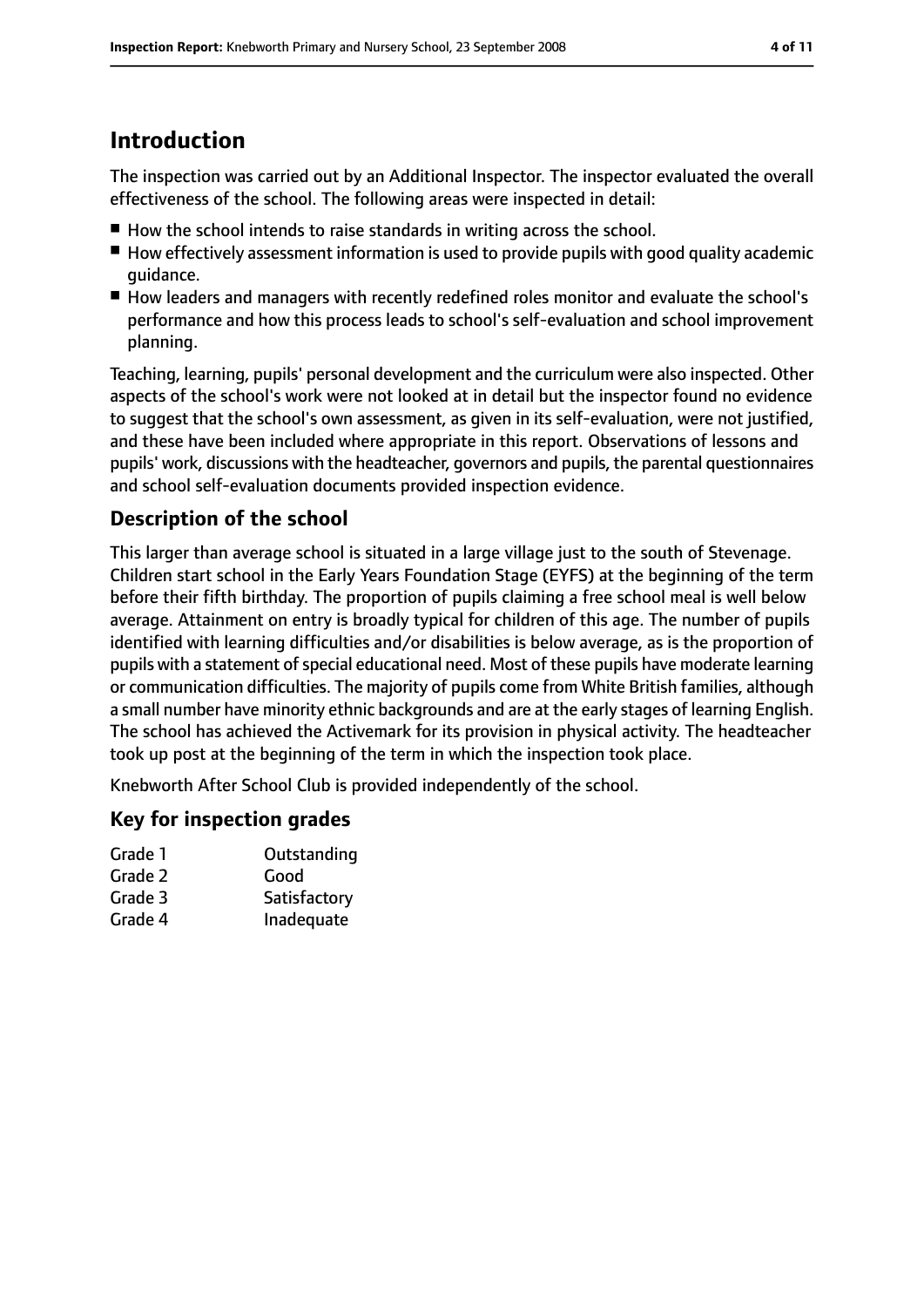# **Overall effectiveness of the school**

#### **Grade: 2**

This is a good school in which pupils progress well and achieve standards by the end of Year 6 that are consistently above average. It has outstanding features in the EYFS and in pupils' personal development. The school provides good value for money.

Although overall standards have remained above average, there has been a dip in the achievement of pupils at Key Stage 2 in recent years. This has now improved. Pupils at all levels of attainment make good progress overall. In mathematics and in reading, standards are above average and progress is particularly strong. However, improvement in pupils' writing has not been as good. Inspection evidence shows that children make exceptionally good progress in developing early writing skills in EYFS, but this level of progress is not continued in Key Stages 1 and 2. This is mainly because teachers are not yet effective enough in their use of assessment information to provide pupils with a clear understanding of what makes writing good and how they can improve. There are efficient systems to monitor pupils' achievement. The school tracks progress in reading, writing and mathematics through the National Curriculum levels, and teachers' own regular assessments of pupils' work in class support this, giving staff a clear idea of how well pupils are doing. This information is now used to set challenging targets and improved assessment procedures are having an impact in raising standards. However, pupils' involvement in assessing the quality of their own work is at a very early stage of development. There is some good practice emerging, where pupils carry out self- and peer assessment, further informing them of what they do well and how to do even better, but this is not yet consistent practice across the school.

Uneven progress across the school also links with inconsistency in the quality of teaching and learning. Although teaching is good overall, the school's own observation records and inspection evidence record satisfactory, good and outstanding teaching. Some parents' commented on their children's progress being uneven through the school. Common features of effective teaching are high expectations of pupils' behaviour, very good relationships, clear statements of learning intentions and interesting presentations, often using information and communication technology (ICT). These features are instrumental in establishing a calm and productive learning environment. Teaching assistants make a good contribution to supporting pupils in their focus groups during group work times. They are skilled, know their pupils well and give them confidence to take the next steps. However, they do not always make a worthwhile contribution during times when teachers are teaching classes at the beginning and end of lessons. Best practice includes sessions at the end of lessons that are used well to review learning and to enable pupils to share what they think they have done well with others. At its best, teachers' marking is informative - it tells pupils what they do well and identifies areas for improvement, but again this quality is not consistent across the school. Where teaching and learning are less successful, work is not always matched well enough to the learning needs for pupils at different levels of attainment. At these times tasks are not challenging enough for pupils capable of working at a quicker pace and teachers' expectations are therefore not high enough.

The development of excellent personal skills begins in the nursery, where exceptionally secure foundations are laid down. The good curriculum and the level of care shown for pupils helps pupils develop their personal qualities very well. Provision for personal, social and health education is good. They are aware of how to stay physically fit and eat healthily. They put this excellent knowledge and understanding into practice well. Excellent personal development supports learning, with pupils showing behaviour and attitudes towards learning that are of a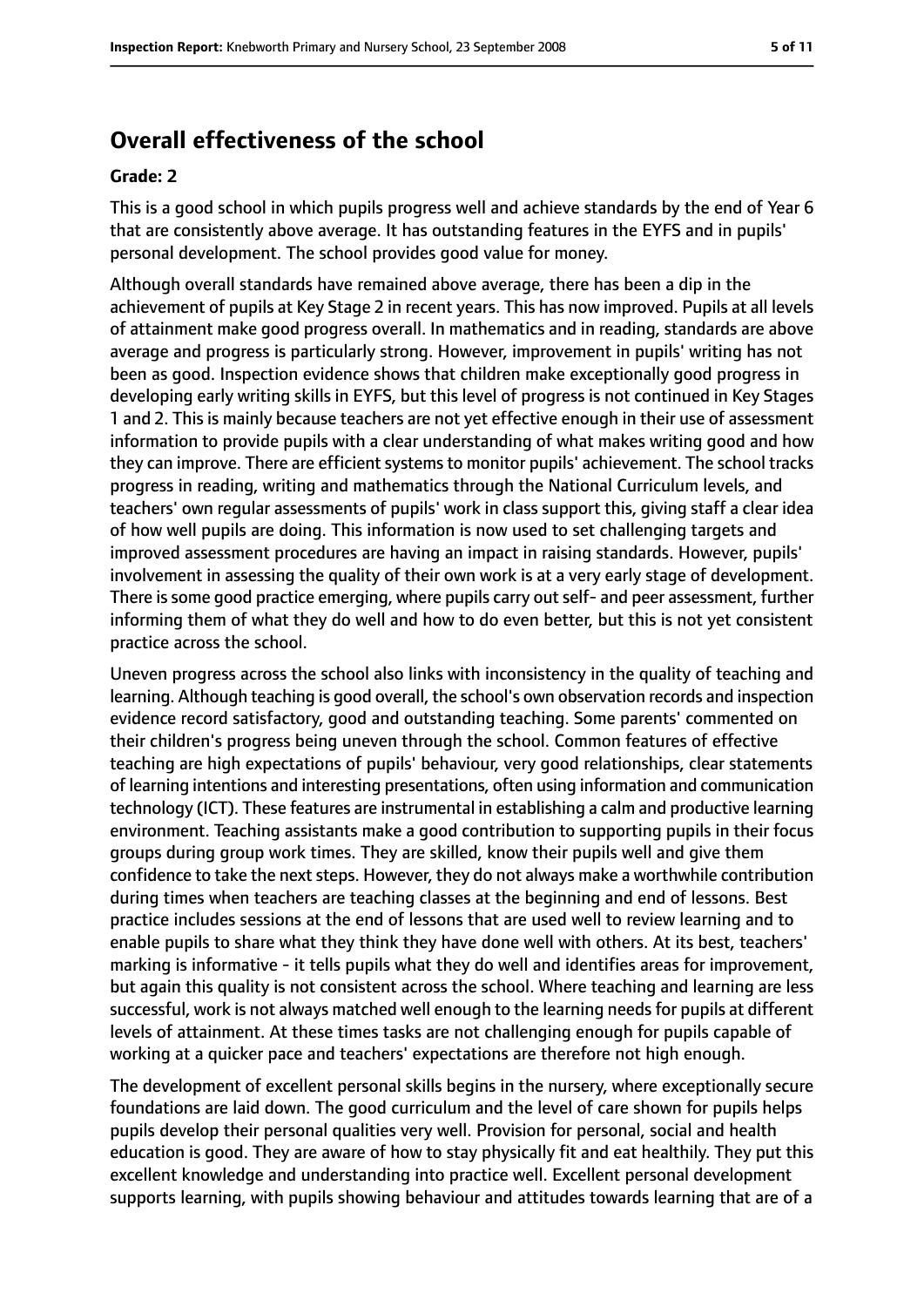high quality. Pupils demonstrate a growing curiosity to find out and learn. Their spiritual, moral, social and cultural development is excellent. Pupils relate to each other exceptionally well, with older pupils looking after younger ones extremely well and supporting their early learning, as reading partners for example. Excellent social and moral development is seen in the high level of social cohesion in the school and the excellent relationships that exist between pupils and adults and between pupils of different ages. Pupils make a good contribution to the school, local community and to the world community through charitable work. There is a school council, which has an impact on school life, but pupils who are not councillors would value more opportunity to present their views to members of the council. This all adds to the good community feel in the school, which is promoted effectively. Pupils feel safe in school. They feel free from any form of intimidation from other pupils. They all know who to approach for support if they need to. Pupils really enjoy school. They say they find it interesting and this is evident in the enthusiastic way they engage in school life. Attendance is above average. They are well prepared for the next stages in their education with good core skills and an excellent work ethic.

The headteacher has recently joined the school. He already provides strong leadership, has quickly got to know the school and has established a clear direction for improvement. He has revised and strengthened the leadership and management roles of the senior leadership team, empowering them to introduce and lead initiatives to raise standards. Those with responsibility are becoming more involved in monitoring standards and evaluating the quality of provision within their areas of responsibility. The impact can already be seen in recent improvements in pupils' writing, particularly at the end of Key Stage 2. All contribute to the whole school's self-evaluation and development planning, both of which are good. Targets are challenging and contribute directly to pupils' achievement. Governors are effective. They are organised well and work in close collaboration with the school. They provide support and challenge for the headteacher and senior leadership team. They clearly know what the school needs to move it forwards and are clear about what they were looking for in a new headteacher. The school has good capacity to improve. Leaders and managers have an accurate view of the school's strengths and weaknesses and a clear vision of how to bring about improvements, which is already showing signs of raising standards of writing.

#### **Effectiveness of the Early Years Foundation Stage**

#### **Grade: 1**

Pupils achieve exceptionally well in this outstanding EYFS. They make rapid progress in all areas of learning from the moment they start school, so that when they move into Year 1, standards are above those expected for their age and the great majority of children are working comfortably with Key Stage 1 National Curriculum work. This is because of a number of excellent features. EYFS provision is expertly led and managed. The teacher has established excellent teamwork. Teaching assistants are knowledgeable, and efficiently and effectively deployed. The teacher leads by example and demonstrates high quality teaching, which results in excellent learning. Other adults learn from this example and all show considerable skill in turning all activities into meaningful and enjoyable learning opportunities, successfully combining different areas of learning. Their expectations are high and tasks challenging so children readily engage in highly effective learning. There is an excellent balance between learning indoors and outside and between teacher-led activities and those that children choose for themselves. Accommodation and resources are good. The highly effective use of these provides an exciting learning environment with interesting and engaging role-play areas, supporting the curriculum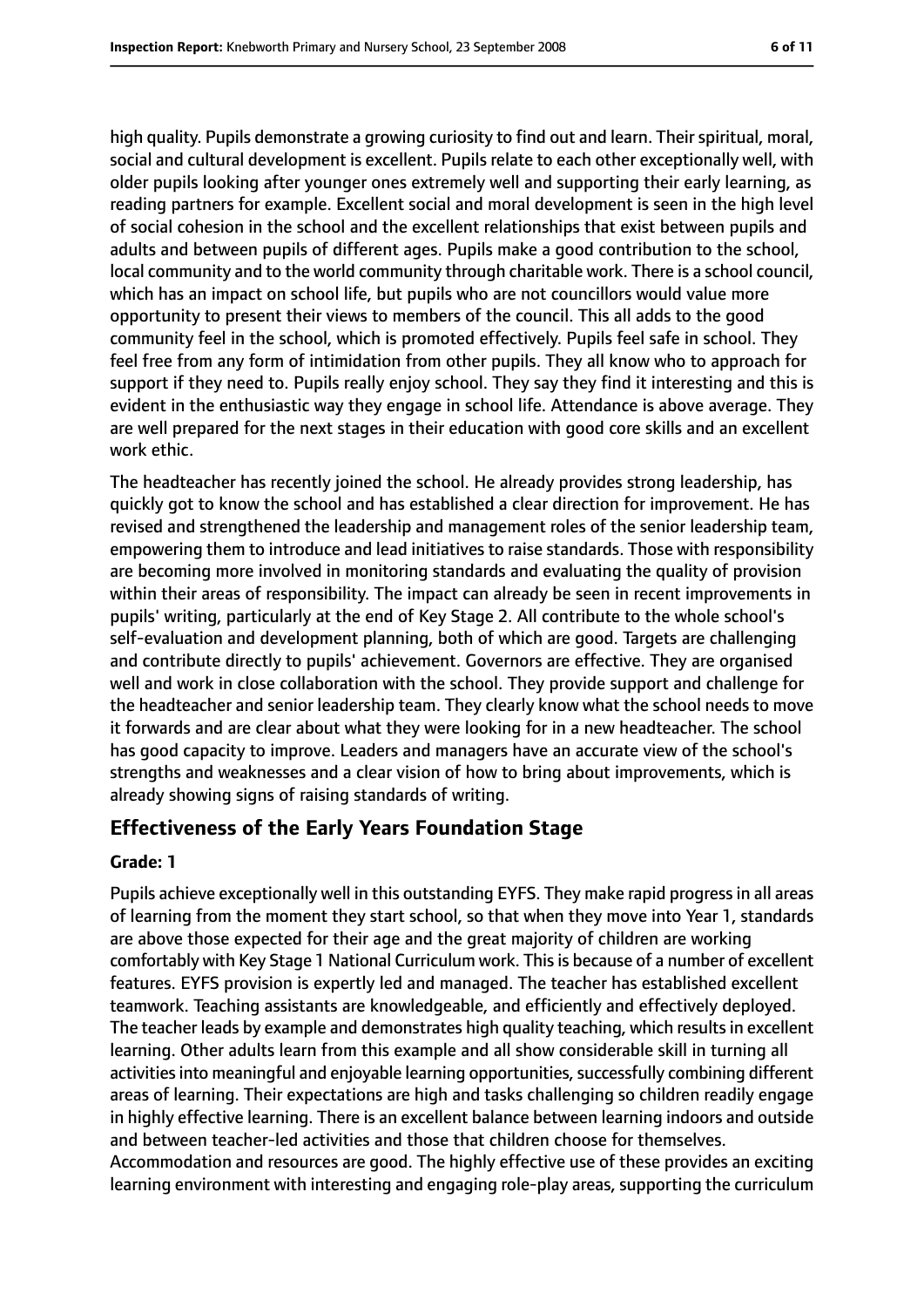very effectively. Adults have an exceptionally accurate picture of how well each individual child is doing. Assessment is thorough and rigorous. It is built into planning and there are planned observations on all children learning at play and in more formal learning situations. ICT is used well by adults to improve the effectiveness of teaching presentations and by children in learning activities. Children's personal, social and emotional development is strong. Children are confident and happy, showing excellent levels of enjoyment. They are stimulated and interested children.

#### **What the school should do to improve further**

- Ensure that the quality of teaching and learning is at least good in all teaching groups and classes so that pupils make consistently good progress as they move through the school.
- Provide pupils with a better understanding of what makes a high quality piece of writing, so that they will be able to evaluate their own and others' performance, and thereby improve the quality of their written work.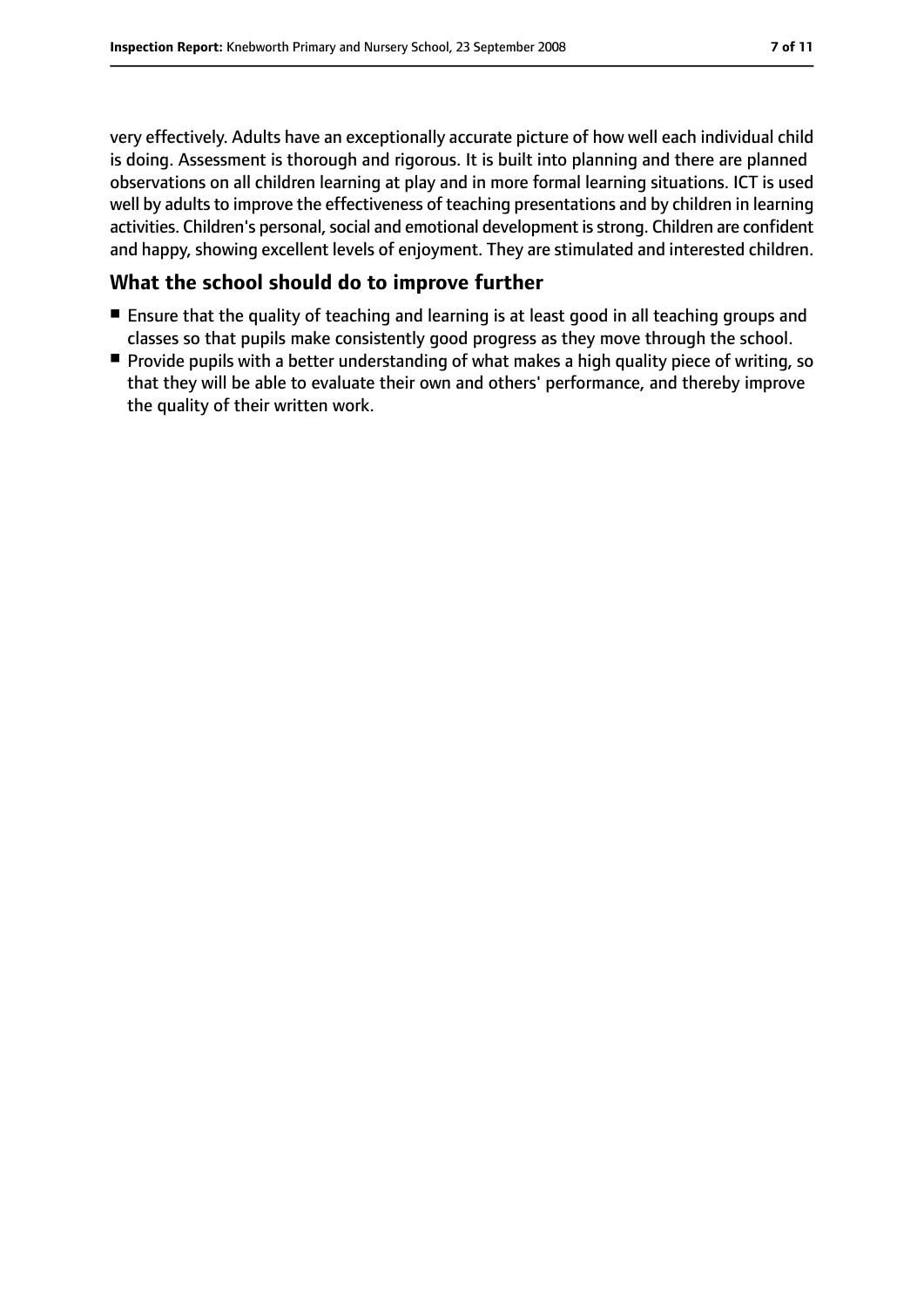**Any complaints about the inspection or the report should be made following the procedures set out in the guidance 'Complaints about school inspection', which is available from Ofsted's website: www.ofsted.gov.uk.**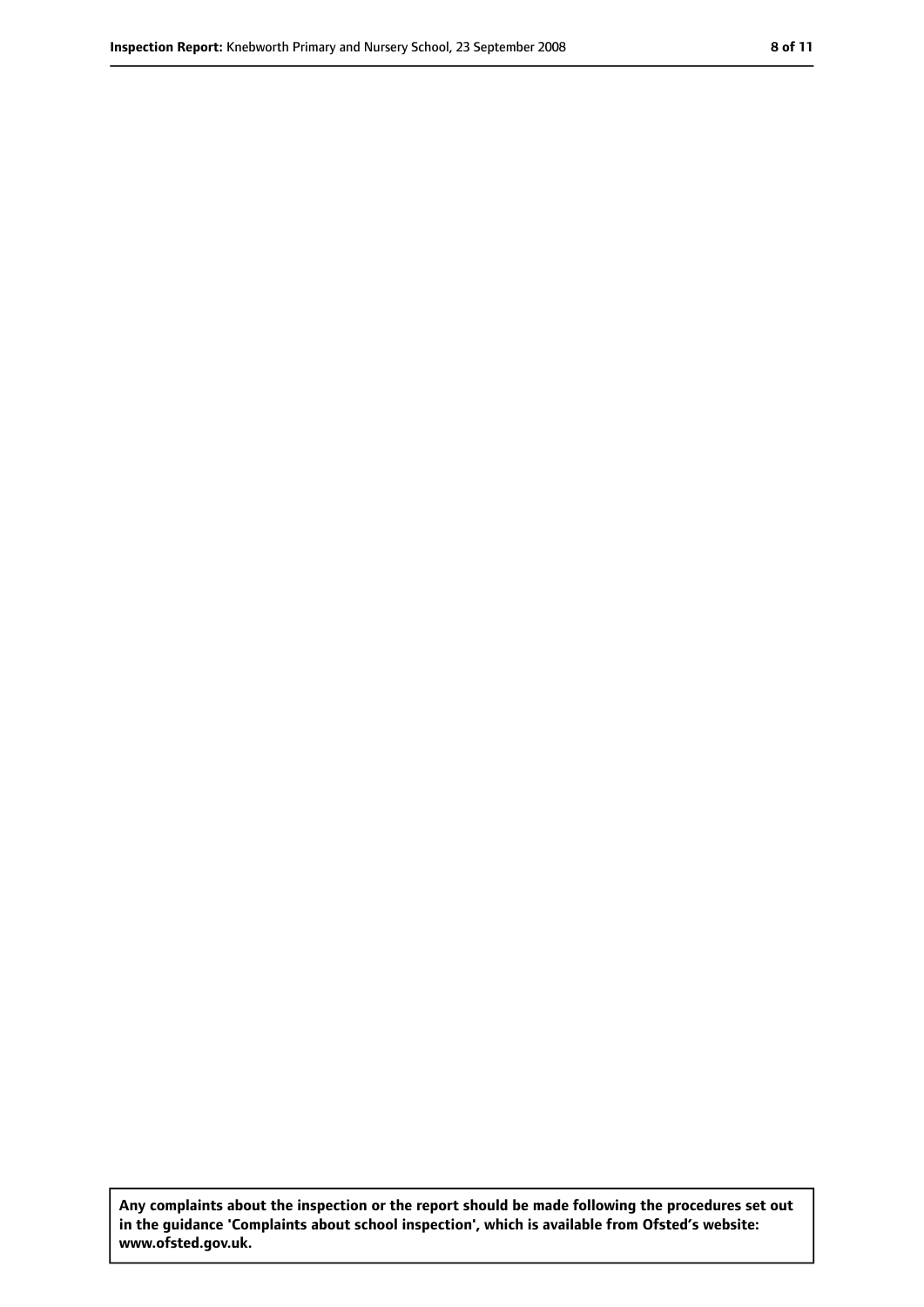# **Inspection judgements**

| Key to judgements: grade 1 is outstanding, grade 2 good, grade 3 satisfactory, and | <b>School</b> |
|------------------------------------------------------------------------------------|---------------|
| arade 4 inadequate                                                                 | Overall       |

#### **Overall effectiveness**

| How effective, efficient and inclusive is the provision of<br>education, integrated care and any extended services in meeting the<br>needs of learners? |     |
|---------------------------------------------------------------------------------------------------------------------------------------------------------|-----|
| Effective steps have been taken to promote improvement since the last<br>inspection                                                                     | Yes |
| How well does the school work in partnership with others to promote learners'<br>well being?                                                            |     |
| The capacity to make any necessary improvements                                                                                                         |     |

## **Effectiveness of the Early Years Foundation Stage**

| How effective is the provision in meeting the needs of children in the<br><b>EYFS?</b>       |  |
|----------------------------------------------------------------------------------------------|--|
| How well do children in the EYFS achieve?                                                    |  |
| How good are the overall personal development and well-being of the children<br>in the EYFS? |  |
| How effectively are children in the EYFS helped to learn and develop?                        |  |
| How effectively is the welfare of children in the EYFS promoted?                             |  |
| How effectively is provision in the EYFS led and managed?                                    |  |

#### **Achievement and standards**

| How well do learners achieve?                                                                               |  |
|-------------------------------------------------------------------------------------------------------------|--|
| The standards <sup>1</sup> reached by learners                                                              |  |
| How well learners make progress, taking account of any significant variations<br>between groups of learners |  |
| How well learners with learning difficulties and/or disabilities make progress                              |  |

<sup>&</sup>lt;sup>1</sup>Grade 1 - Exceptionally and consistently high; Grade 2 - Generally above average with none significantly below average; Grade 3 - Broadly average to below average; Grade 4 - Exceptionally low.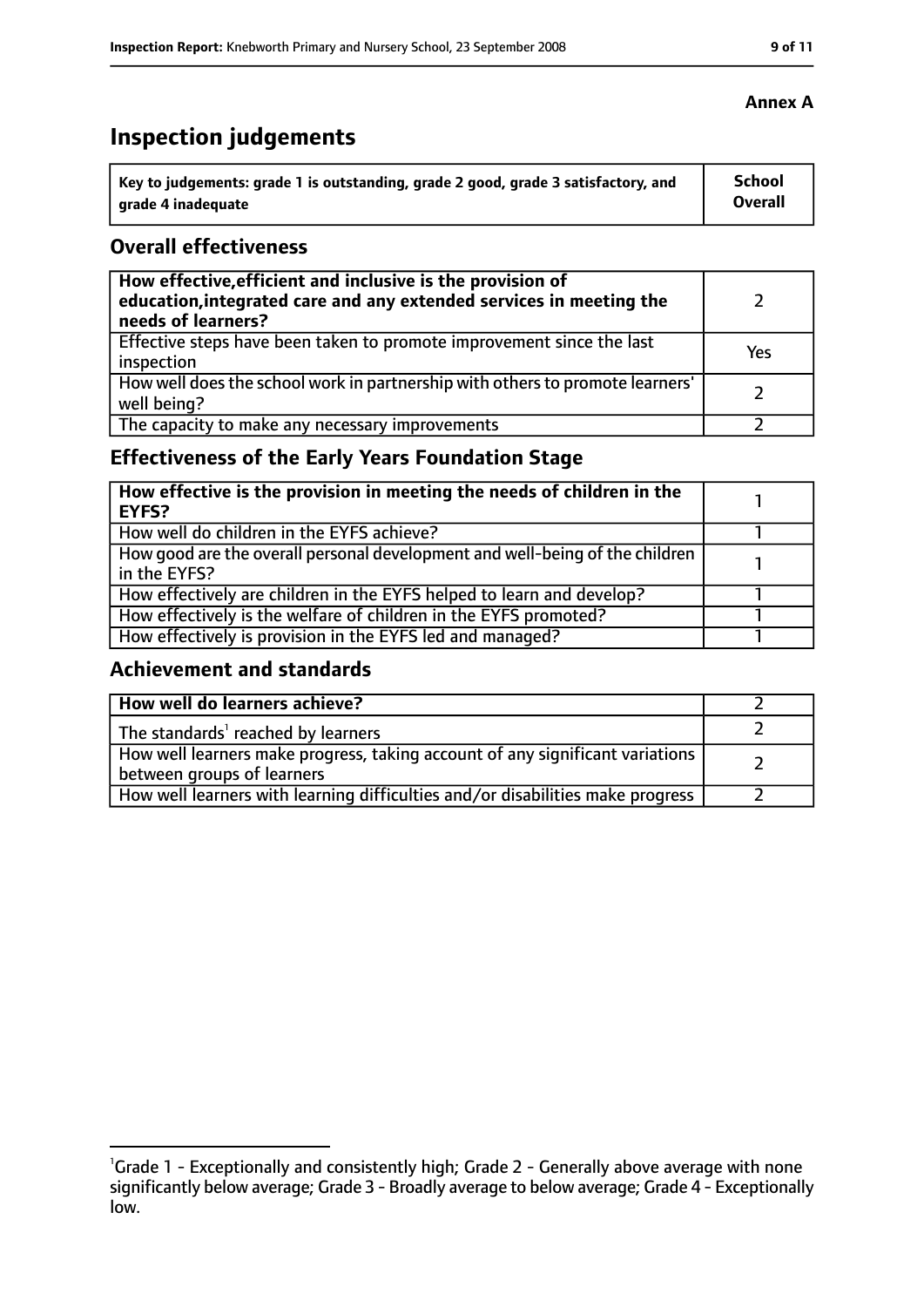## **Personal development and well-being**

| How good are the overall personal development and well-being of the<br>learners?                                 |  |
|------------------------------------------------------------------------------------------------------------------|--|
| The extent of learners' spiritual, moral, social and cultural development                                        |  |
| The extent to which learners adopt healthy lifestyles                                                            |  |
| The extent to which learners adopt safe practices                                                                |  |
| The extent to which learners enjoy their education                                                               |  |
| The attendance of learners                                                                                       |  |
| The behaviour of learners                                                                                        |  |
| The extent to which learners make a positive contribution to the community                                       |  |
| How well learners develop workplace and other skills that will contribute to<br>their future economic well-being |  |

# **The quality of provision**

| How effective are teaching and learning in meeting the full range of<br>learners' needs?              |  |
|-------------------------------------------------------------------------------------------------------|--|
| How well do the curriculum and other activities meet the range of needs and<br>interests of learners? |  |
| How well are learners cared for, quided and supported?                                                |  |

## **Leadership and management**

| How effective are leadership and management in raising achievement<br>and supporting all learners?                                              |     |
|-------------------------------------------------------------------------------------------------------------------------------------------------|-----|
| How effectively leaders and managers at all levels set clear direction leading<br>to improvement and promote high quality of care and education |     |
| How effectively leaders and managers use challenging targets to raise standards                                                                 |     |
| The effectiveness of the school's self-evaluation                                                                                               |     |
| How well equality of opportunity is promoted and discrimination eliminated                                                                      |     |
| How well does the school contribute to community cohesion?                                                                                      | フ   |
| How effectively and efficiently resources, including staff, are deployed to<br>achieve value for money                                          |     |
| The extent to which governors and other supervisory boards discharge their<br>responsibilities                                                  |     |
| Do procedures for safequarding learners meet current government<br>requirements?                                                                | Yes |
| Does this school require special measures?                                                                                                      | No  |
| Does this school require a notice to improve?                                                                                                   | No  |